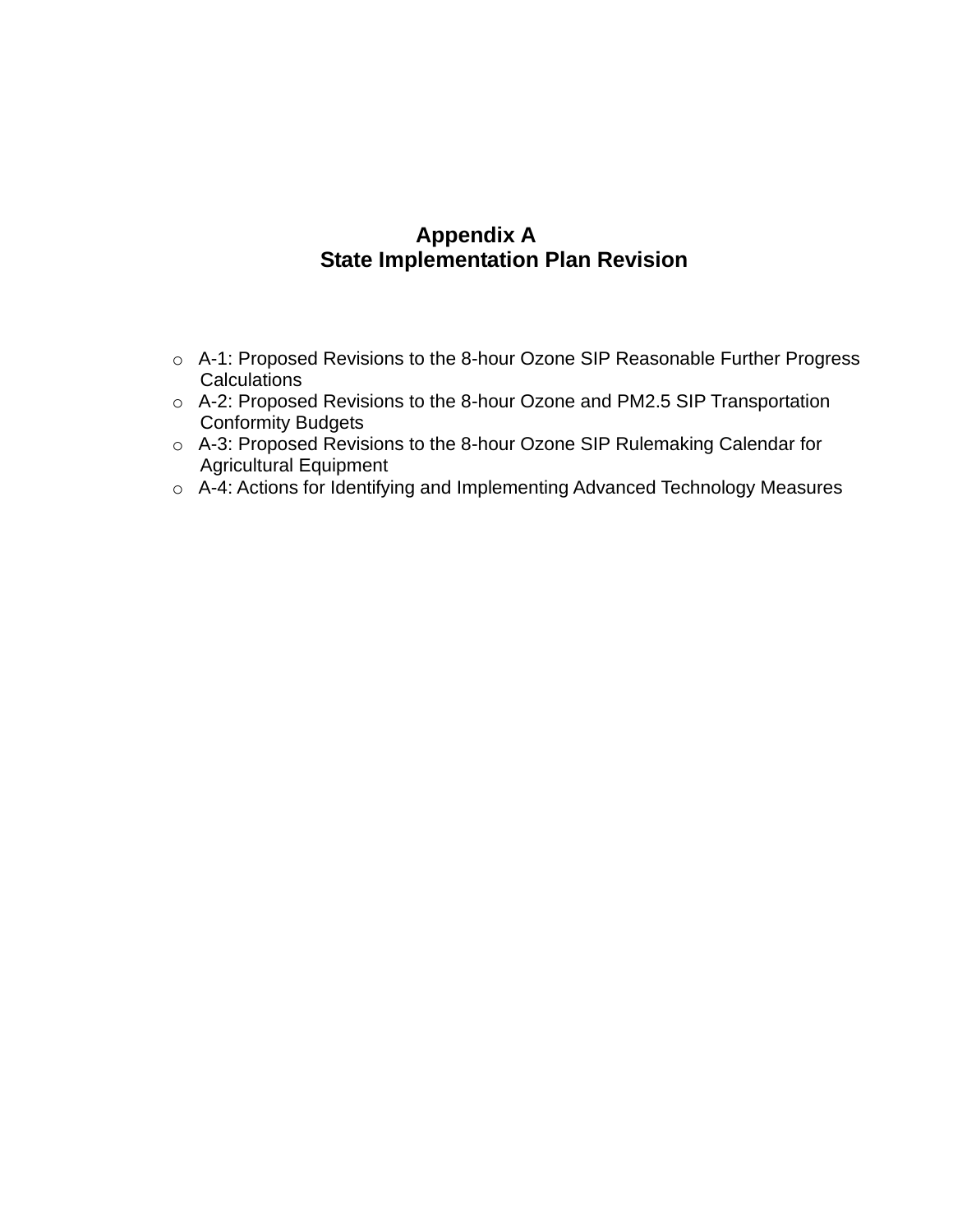# **A-1 Revisions to the 8-hour Ozone SIP Reasonable Further Progress Calculations**

| (Summer Season, tons per day)                                                                                     |        |            |            |            |            |            |            |  |
|-------------------------------------------------------------------------------------------------------------------|--------|------------|------------|------------|------------|------------|------------|--|
|                                                                                                                   | 2002   | 2008       | 2011       | 2014       | 2017       | 2020       | 2023       |  |
| <b>Baseline ROG</b>                                                                                               | 880.5  | 632.0      | 579.9      | 535.2      | 519.8      | 513.9      | 513.4      |  |
| CA MVCP/RVP Adjustment                                                                                            | 0.0    | 56.1       | 73.0       | 86.6       | 93.7       | 98.3       | 101.6      |  |
| <b>RACT Corrections</b>                                                                                           | 0.0    | 0.0        | 0.0        | 0.0        | 0.0        | 0.0        | 0.0        |  |
| Adjusted 2002 Baseline ROG in milestone year                                                                      | 880.5  | 824.5      | 807.6      | 793.9      | 786.8      | 782.3      | 778.9      |  |
| RFP commitment for ROG reductions from new<br>measures                                                            | 0.0    | 0.0        | 0.0        | 0.0        | 0.0        | 0.0        | 0.0        |  |
| Future Year ROG with existing and proposed<br>measures                                                            |        | 632.0      | 579.9      | 535.2      | 519.8      | 513.9      | 513.4      |  |
| Required % change since previous milestone<br>year (ROG or NOx) compared to 2002                                  |        | 18%        | 9%         | 9%         | 9%         | 9%         | 9%         |  |
| Required % change since 2002 (ROG or NOx)                                                                         |        | 18%        | 27%        | 36%        | 45%        | 54%        | 63%        |  |
| <b>Target ROG levels</b>                                                                                          |        | 676.1      | 599.8      | 533.4      | 479.0      | 431.7      | 389.8      |  |
| Apparent shortfall in ROG                                                                                         |        | $-44.1$    | $-19.9$    | 1.7        | 40.8       | 82.2       | 123.6      |  |
| Apparent shortfall in ROG, %                                                                                      |        | $-5.3%$    | $-2.5%$    | 0.2%       | 5.2%       | 10.5%      | 15.9%      |  |
| ROG shortfall previously provided by NOx<br>substitution, %                                                       |        | 0%         | 0.0%       | 0.0%       | 0.2%       | 5.2%       | 10.5%      |  |
| Actual ROG shortfall, %                                                                                           |        | $-5.3%$    | $-2.5%$    | 0.2%       | 5.0%       | 5.3%       | 5.4%       |  |
|                                                                                                                   |        |            |            |            |            |            |            |  |
| <b>Baseline NOx</b>                                                                                               | 1024.1 | 728.3      | 591.2      | 532.1      | 478.8      | 428.2      | 378.4      |  |
| CA MVCP Adjustment                                                                                                | 0.0    | 64.7       | 80.6       | 93.0       | 98.3       | 102.4      | 105.9      |  |
| Adjusted 2002 Baseline NOx in milestone year                                                                      | 1024.1 | 959.4      | 943.4      | 931.1      | 925.8      | 921.7      | 918.2      |  |
| RFP commitment for NOx reductions from new<br>measures                                                            | 0.0    | 0.0        | 0.0        | 0.0        | 0.0        | 0.0        | 0.0        |  |
| Change in NOx since 2002                                                                                          |        | 231.1      | 352.3      | 398.9      | 447.0      | 493.5      | 539.7      |  |
| Change in NOx since 2002, %                                                                                       |        | 24.1%      | 37.3%      | 42.8%      | 48.3%      | 53.5%      | 58.8%      |  |
| NOx reductions since 2002 already used for<br>RFP substitution and contingency through last<br>milestone year, %  |        | 0.0%       | 3.0%       | 3.0%       | 3.2%       | 8.2%       | 13.5%      |  |
| NOx reductions since 2002 available for RFP<br>substitution and contingency in this milestone<br>year, %          |        | 24.1%      | 34.3%      | 39.8%      | 45.1%      | 45.4%      | 45.3%      |  |
| Change in NOx since 2002 used for ROG<br>substitution in this milestone year, %                                   |        | 0.0%       | 0.0%       | 0.2%       | 5.0%       | 5.3%       | 5.4%       |  |
| Change in NOx since 2002 available for<br>contingency in this milestone year, %                                   |        | 3.0%       | 3.0%       | 3.0%       | 3.0%       | 3.0%       | 3.0%       |  |
| Change in NOx since 2002 surplus after<br>meeting substitution and contingency needs in<br>this milestone year, % |        | 21.1%      | 34.3%      | 39.6%      | 40.1%      | 40.0%      | 39.9%      |  |
| RFP Met?                                                                                                          |        | <b>YES</b> | <b>YES</b> | <b>YES</b> | <b>YES</b> | <b>YES</b> | <b>YES</b> |  |
| Contingency Met?                                                                                                  |        | <b>YES</b> | YES        | <b>YES</b> | <b>YES</b> | <b>YES</b> | <b>YES</b> |  |

# **South Coast**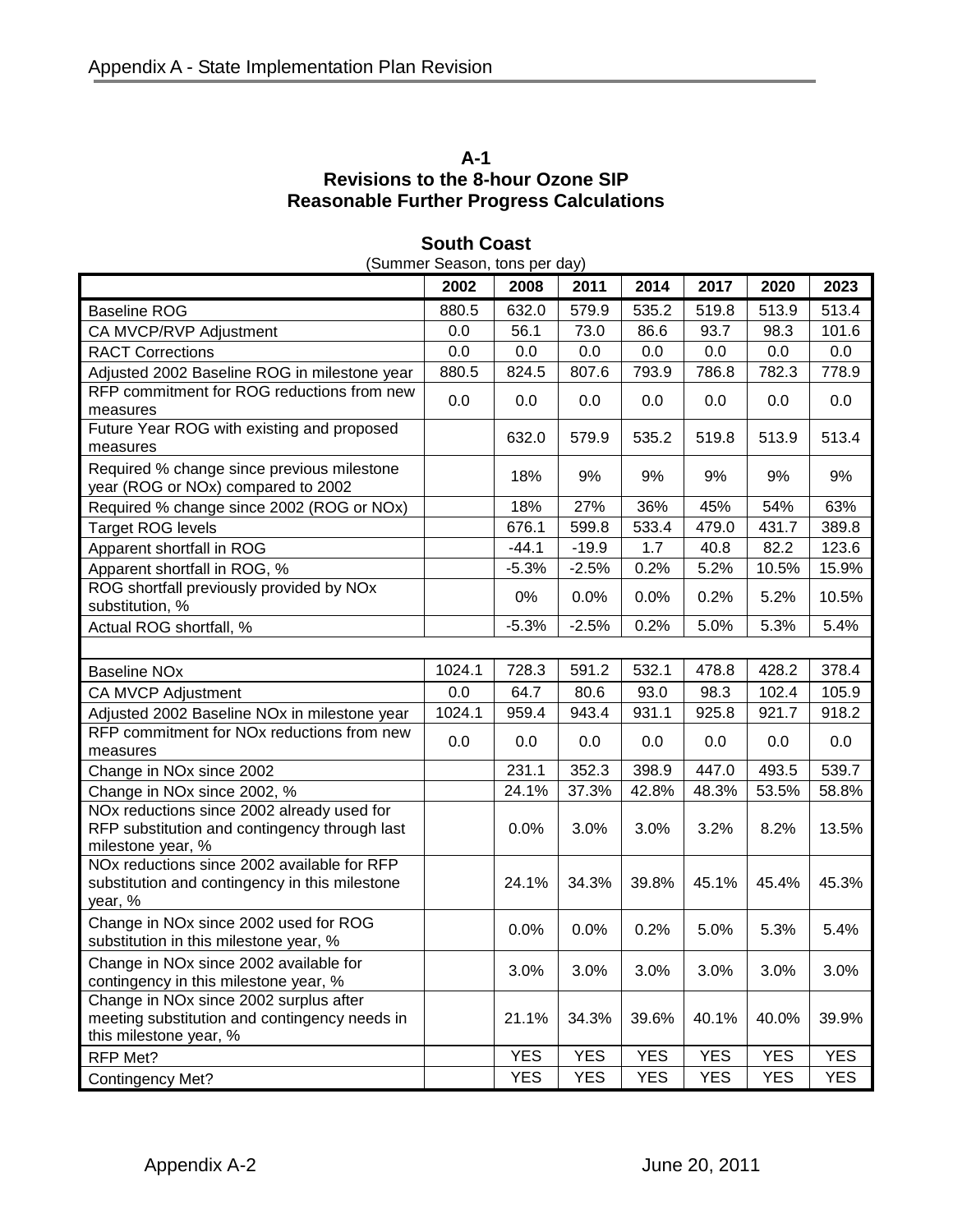# **A-1 Revisions to the 8-hour Ozone SIP Reasonable Further Progress Calculations**

| (Summer Season, tons per day)                                                                                     |       |            |            |            |            |            |            |  |
|-------------------------------------------------------------------------------------------------------------------|-------|------------|------------|------------|------------|------------|------------|--|
|                                                                                                                   | 2002  | 2008       | 2011       | 2014       | 2017       | 2020       | 2023       |  |
| <b>Baseline ROG</b>                                                                                               | 457.5 | 407.6      | 354.1      | 331.0      | 328.9      | 330.5      | 339.0      |  |
| CA MVCP/RVP Adjustment                                                                                            | 0.0   | 12.4       | 17.8       | 22.4       | 25.4       | 26.4       | 26.5       |  |
| <b>RACT Corrections</b>                                                                                           | 0.0   | 0.0        | 0.0        | 0.0        | 0.0        | 0.0        | 0.0        |  |
| Adjusted 2002 Baseline ROG in milestone year                                                                      | 457.5 | 445.1      | 439.7      | 435.0      | 432.0      | 431.0      | 431.0      |  |
| RFP commitment for ROG reductions from new<br>measures                                                            | 0.0   | 0.0        | 0.0        | 0.0        | 0.0        | 0.0        | 0.0        |  |
| Future Year ROG with existing and proposed<br>measures                                                            |       | 407.6      | 354.1      | 331.0      | 328.9      | 330.5      | 339.0      |  |
| Required % change since previous milestone<br>year (ROG or NOx) compared to 2002                                  |       | 18%        | 9%         | 9%         | 9%         | 9%         | 9%         |  |
| Required % change since 2002 (ROG or NOx)                                                                         |       | 18%        | 27%        | 36%        | 45%        | 54%        | 63%        |  |
| <b>Target ROG levels</b>                                                                                          |       | 365.0      | 327.2      | 293.5      | 264.4      | 239.7      | 218.1      |  |
| Apparent shortfall in ROG                                                                                         |       | 42.6       | 26.9       | 37.5       | 64.5       | 90.9       | 121.0      |  |
| Apparent shortfall in ROG, %                                                                                      |       | 9.6%       | 6.1%       | 8.6%       | 14.9%      | 21.1%      | 28.1%      |  |
| ROG shortfall previously provided by NOx<br>substitution, %                                                       |       | 0%         | 9.6%       | 9.6%       | 9.6%       | 14.9%      | 21.1%      |  |
| Actual ROG shortfall, %                                                                                           |       | 9.6%       | $-3.4%$    | $-0.9%$    | 5.4%       | 6.1%       | 7.0%       |  |
|                                                                                                                   |       |            |            |            |            |            |            |  |
| <b>Baseline NOx</b>                                                                                               | 565.2 | 425.4      | 359.0      | 307.4      | 258.8      | 224.9      | 194.6      |  |
| CA MVCP Adjustment                                                                                                | 0.0   | 16.8       | 21.2       | 24.8       | 26.9       | 27.8       | 28.2       |  |
| Adjusted 2002 Baseline NOx in milestone year                                                                      | 565.2 | 548.5      | 544.1      | 540.4      | 538.4      | 537.4      | 537.1      |  |
| RFP commitment for NOx reductions from new<br>measures                                                            | 0.0   | 0.0        | 0.0        | 0.0        | 0.0        | 0.0        | 0.0        |  |
| Change in NOx since 2002                                                                                          |       | 123.1      | 185.1      | 233.0      | 279.5      | 312.5      | 342.5      |  |
| Change in NOx since 2002, %                                                                                       |       | 22.4%      | 34.0%      | 43.1%      | 51.9%      | 58.1%      | 63.8%      |  |
| NOx reductions since 2002 already used for<br>RFP substitution and contingency through last<br>milestone year, %  |       | 0.0%       | 12.6%      | 12.6%      | 12.6%      | 17.9%      | 24.1%      |  |
| NOx reductions since 2002 available for RFP<br>substitution and contingency in this milestone<br>year, %          |       | 22.4%      | 21.4%      | 30.6%      | 39.4%      | 40.2%      | 39.7%      |  |
| Change in NOx since 2002 used for ROG<br>substitution in this milestone year, %                                   |       | 9.6%       | 0.0%       | 0.0%       | 5.4%       | 6.1%       | 7.0%       |  |
| Change in NOx since 2002 available for<br>contingency in this milestone year, %                                   |       | 3.0%       | 3.0%       | 3.0%       | 3.0%       | 3.0%       | 3.0%       |  |
| Change in NOx since 2002 surplus after<br>meeting substitution and contingency needs in<br>this milestone year, % |       | 9.9%       | 21.4%      | 30.6%      | 34.0%      | 34.1%      | 32.7%      |  |
| RFP Met?                                                                                                          |       | <b>YES</b> | <b>YES</b> | <b>YES</b> | <b>YES</b> | <b>YES</b> | <b>YES</b> |  |
| Contingency Met?                                                                                                  |       | <b>YES</b> | <b>YES</b> | <b>YES</b> | <b>YES</b> | <b>YES</b> | <b>YES</b> |  |

# **San Joaquin Valley**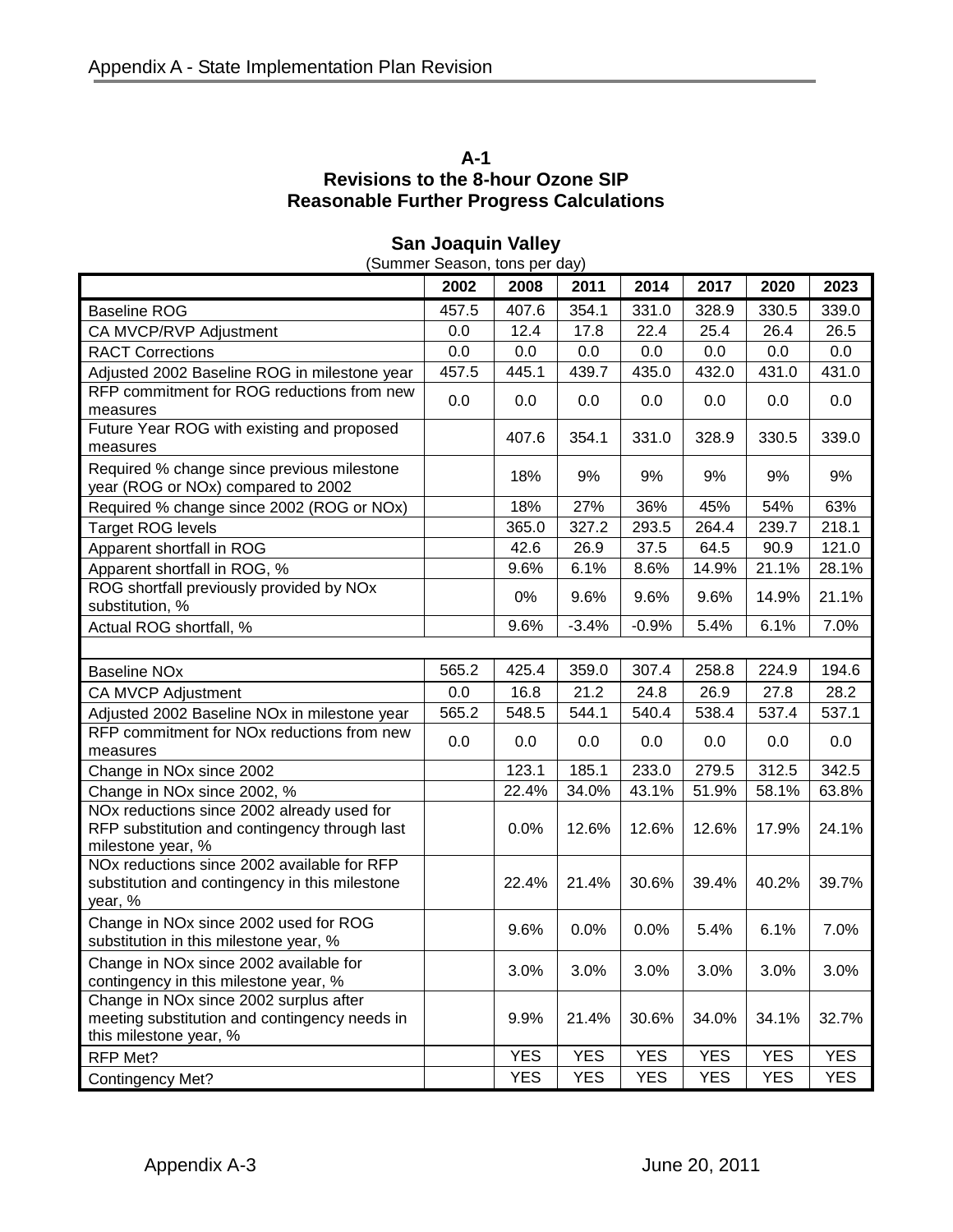#### **A-2 Revisions to the 8-hour Ozone and PM2.5 SIP Transportation Conformity Budgets**

#### **South Coast 8-hour Ozone SIP Transportation Conformity Budgets\*** (Summer Season, tons per day)

**2011 2014 2017 2020 2023 ROG NOx ROG NOx ROG NOx ROG NOx ROG NOx South Coast Air Basin** | 172 | 328 | 136 | 277 | 119 | 224 | 108 | 185 | 99 | 140

\*Budgets are rounded up to the nearest ton.

In addition, at the time the 2007 SIP was adopted, a 2008 budget year was a necessary MPO analysis year for federal transportation conformity purposes. Since 2008 has passed, it is no longer applicable as a conformity analysis year, and was therefore not included in these budgets.

# **San Joaquin Valley 8-hour Ozone SIP Transportation Conformity Budgets\*\***

| County            | 2011       |            | 2014       |            | 2017       |            | 2020       |                       | 2023       |            |
|-------------------|------------|------------|------------|------------|------------|------------|------------|-----------------------|------------|------------|
| <b>Subarea</b>    | <b>ROG</b> | <b>NOx</b> | <b>ROG</b> | <b>NOx</b> | <b>ROG</b> | <b>NOx</b> | <b>ROG</b> | <b>NO<sub>x</sub></b> | <b>ROG</b> | <b>NOx</b> |
| <b>Fresno</b>     | 14.3       | 36.2       | 10.7       | 30.0       | 9.3        | 22.6       | 8.3        | 17.7                  | 8.0        | 13.5       |
| Kern (SJV)        | 12.7       | 50.3       | 9.7        | 42.7       | 8.7        | 31.7       | 8.2        | 25.1                  | 7.9        | 18.6       |
| <b>Kings</b>      | 2.8        | 10.7       | 2.1        | 8.9        | 1.8        | 6.7        | 1.7        | 5.3                   | 1.6        | 4.0        |
| <b>Madera</b>     | 3.4        | 9.3        | 2.5        | 7.7        | 2.2        | 5.8        | 2.0        | 4.7                   | 1.9        | 3.6        |
| <b>Merced</b>     | 5.1        | 19.9       | 3.7        | 16.7       | 3.2        | 12.4       | 2.9        | 9.9                   | 2.8        | 7.4        |
| San Joaquin       | 11.1       | 24.6       | 8.4        | 20.5       | 7.2        | 15.6       | 6.4        | 12.4                  | 6.3        | 10.0       |
| <b>Stanislaus</b> | 8.5        | 16.9       | 6.4        | 13.9       | 5.6        | 10.6       | 5.0        | 8.4                   | 4.7        | 6.4        |
| <b>Tulare</b>     | 8.8        | 16.0       | 6.7        | 13.2       | 5.8        | 10.1       | 5.3        | 8.1                   | 4.9        | 6.2        |

(Summer Season, tons per day)

\*\* Budgets are rounded up to the nearest tenth ton (0.1).

In addition, at the time the 2007 SIP was adopted, a 2008 budget year was a necessary MPO analysis year for federal transportation conformity purposes. Since 2008 has passed, it is no longer applicable as a conformity analysis year, and was therefore not included in these budgets.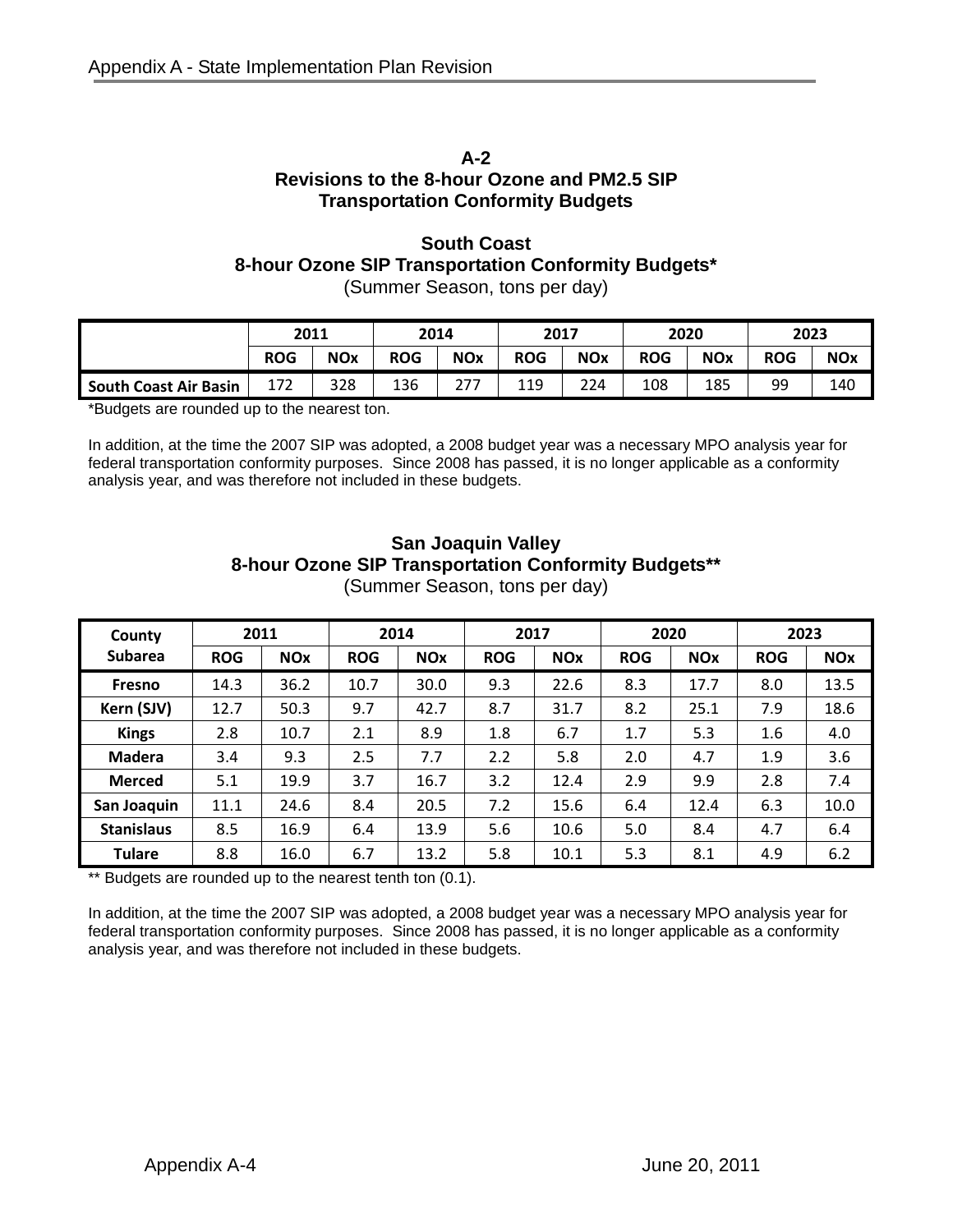# **South Coast PM2.5 SIP Transportation Conformity Budgets\***

(Annual Average, tons per day)

|                                 | 2012       |            |              | 2014       |            |              |  |
|---------------------------------|------------|------------|--------------|------------|------------|--------------|--|
|                                 | <b>ROG</b> | <b>NOx</b> | <b>PM2.5</b> | <b>ROG</b> | <b>NOx</b> | <b>PM2.5</b> |  |
| <b>South Coast Air</b><br>Basin | 154        | 326        | 37           | 132        | 290        | 35           |  |

\*Budgets are rounded up to the nearest ton.

Per Section 93.124 of the conformity regulations, for transportation conformity analyses using these budgets in analysis years beyond 2014, a trading mechanism is established to allow future decreases in NOx emissions from on-road mobile sources to offset any on-road increases in PM2.5, using a NOx:PM2.5 ratio of 10:1. This trading mechanism will only be used, if needed, for conformity analyses for years after 2014. To ensure that the trading mechanism does not impact the ability to meet the NOx budget, the NOx emission reductions available to supplement the PM2.5 budget shall only be those remaining after the 2014 NOx budget has been met. Clear documentation of the calculations used in the trading should be included in the conformity analysis.

In addition, at the time the 2007 SIP was adopted, a 2009 budget year was a necessary MPO analysis year for federal transportation conformity purposes. Since 2009 has passed, it is no longer applicable as a conformity analysis year, and was therefore not included in these budgets.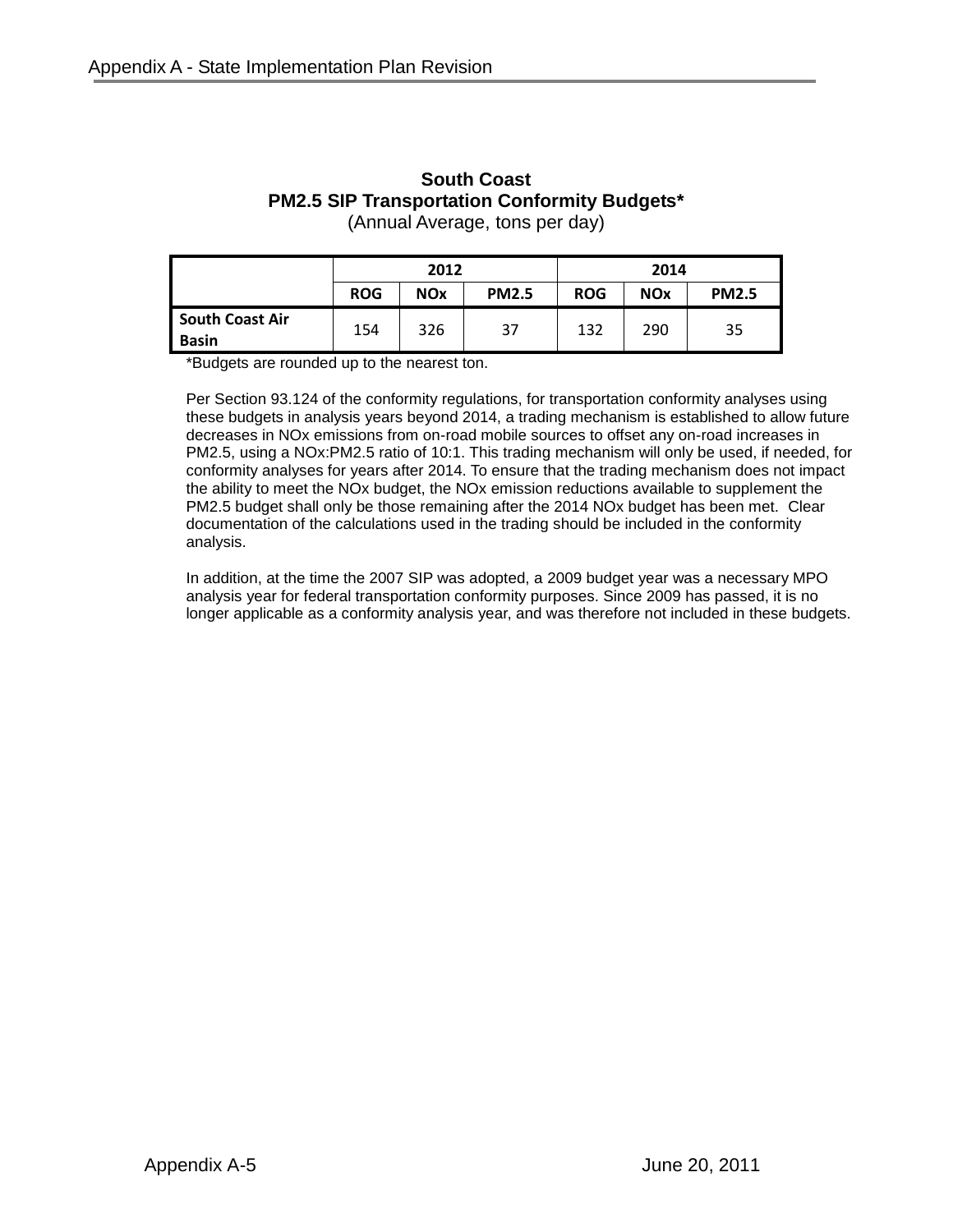| County            | 2012         |            | 2014 |            |  |
|-------------------|--------------|------------|------|------------|--|
| <b>Subarea</b>    | <b>PM2.5</b> | <b>NOx</b> |      | <b>NOx</b> |  |
| <b>Fresno</b>     | 1.5          | 35.7       | 1.1  | 31.4       |  |
| Kern (SJV)        | 1.9          | 48.9       | 1.2  | 43.8       |  |
| <b>Kings</b>      | 0.4          | 10.5       | 0.3  | 9.3        |  |
| Madera            | 0.4          | 9.2        | 0.3  | 8.1        |  |
| <b>Merced</b>     | 0.8          | 19.7       | 0.6  | 17.4       |  |
| San Joaquin       | 1.1          | 24.5       | 0.9  | 21.6       |  |
| <b>Stanislaus</b> | 0.7          | 16.7       | 0.6  | 14.6       |  |
| <b>Tulare</b>     | 0.7          | 15.7       | 0.5  | 13.8       |  |

#### **San Joaquin Valley PM2.5 SIP Transportation Conformity Budgets\*\*** (Annual Average, tons per day)

\*\* Budgets are rounded up to the nearest tenth ton (0.1).

Per Section 93.124 of the conformity regulations, for transportation conformity analyses using these budgets in analysis years beyond 2014, a trading mechanism is established to allow future decreases in NOx emissions from on-road mobile sources to offset any on-road increases in PM2.5, using a NOx:PM2.5 ratio of 9:1. This trading mechanism will only be used, if needed, for conformity analyses for years after 2014. To ensure that the trading mechanism does not impact the ability to meet the NOx budget, the NOx emission reductions available to supplement the PM2.5 budget shall only be those remaining after the 2014 NOx budget has been met. Clear documentation of the calculations used in the trading should be included in the conformity analysis.

In addition, at the time the 2007 SIP was adopted, a 2009 budget year was a necessary MPO analysis year for federal transportation conformity purposes. Since 2009 has passed, it is no longer applicable as a conformity analysis year, and was therefore not included in these budgets.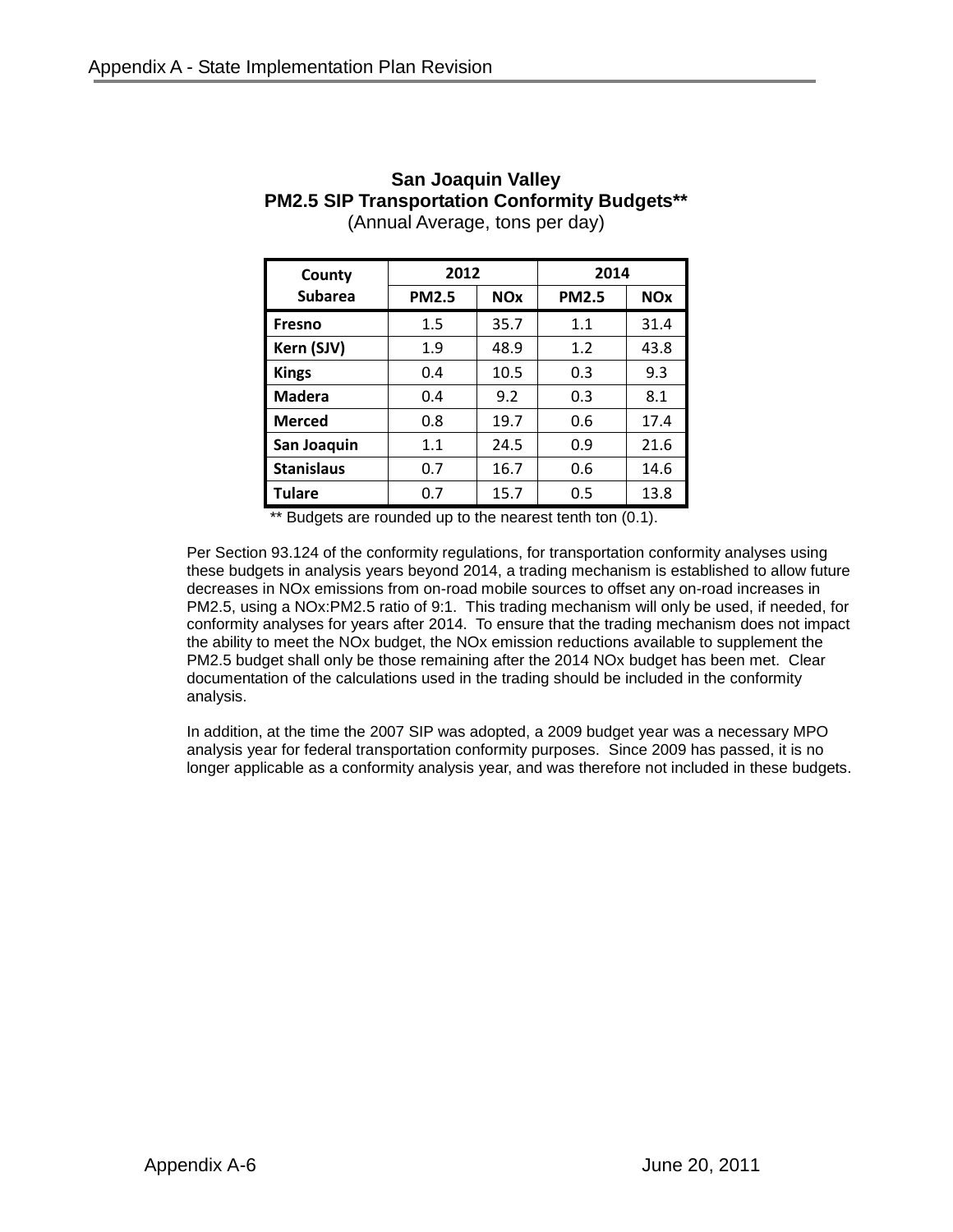#### **A-3 Revisions to the 8-hour Ozone SIP Rulemaking Calendar for Agricultural Equipment**

ARB adopted revisions to the rulemaking calendar for California's PM2.5 SIPs on May 18, 2011. The updated rulemaking calendar is also intended for inclusion in the South Coast and San Joaquin Valley 8-hour ozone SIPs, with the following addition: the rulemaking calendar for the cleaner in-use agricultural equipment measure, has an action date of 2013 consistent with the updated calendar for the remaining ozone measures identified in the 2007 SIP. This measure is included in the San Joaquin Valley 8-hour ozone SIP but not the PM2.5 SIP. A copy of the PM2.5 SIP Rulemaking Calendar is included in Appendix D to this report for reference.

An incentive program is also being implemented to achieve early reductions in ozone precursors from agricultural equipment, primarily tractors. To date, about \$70 million has been allocated by the San Joaquin Valley Air District and federal agencies to modernize offroad agricultural equipment. Benefits from this incentive program will be incorporated into the 8-hour ozone SIP for the San Joaquin Valley as emission reductions are achieved and accounting is completed.

#### **Revisions to the 8-hour Ozone SIP Rulemaking Calendar for Agricultural Tractors**

|                                                    | Agency | <b>Actions</b> | Implementation |
|----------------------------------------------------|--------|----------------|----------------|
| <b>Off-Road Equipment</b>                          |        |                |                |
| Cleaner In-use Agricultural Equipment <sup>1</sup> | ARB    | 2013           | See note       |

 $1$ The final implementation schedule would be determined in the rulemaking process as described in the currently adopted ozone SIP. This measure is included in the San Joaquin Valley 8-hour ozone SIP and not the PM2.5 SIP.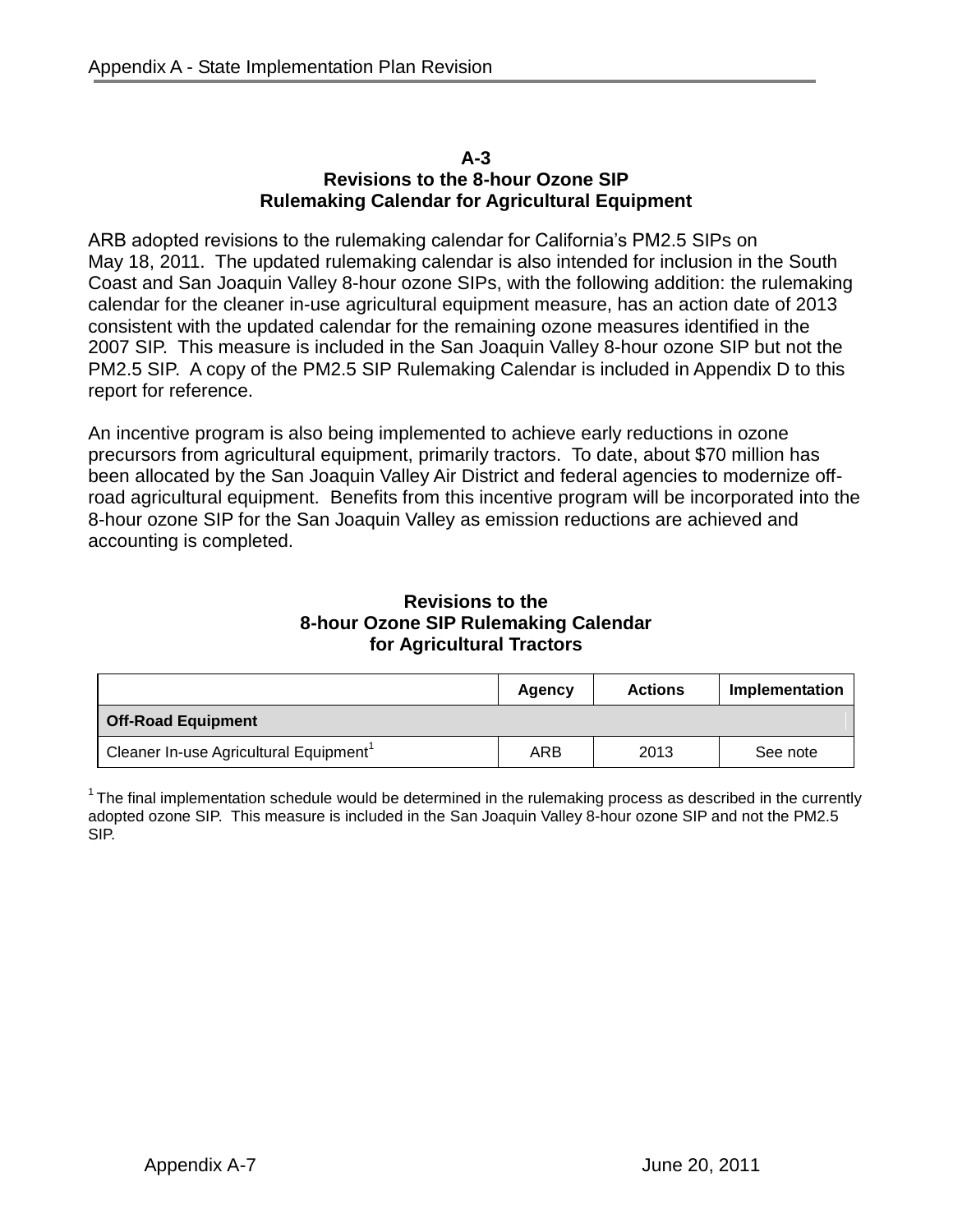## **A-4 Actions for Identifying and Implementing Advanced Technology Measures**

# **Commitment to Reduce Emissions via Long-Term Strategy**

Consistent with section 182(e)(5) of the federal Clean Air Act, this SIP includes long-term commitments to achieve the last increment of emission reductions necessary to fully meet attainment goals in the South Coast and San Joaquin Valley. As the State agency charged with ensuring California's SIP compliance, the ARB is ultimately responsible for ensuring that measures are identified no later than 2020 (three years prior to the attainment year) and the emission reductions achieved by 2023.

No later than 2020, ARB and the two air districts will prepare a revision to the 8-hour ozone SIP that: (1) reflects any modifications to the 2023 emission reduction target based on updated science, and (2) identifies any additional strategies, including the implementing agencies, needed to achieve the necessary emissions reductions by 2023. In accordance with section 182(e)(5)(B) of the Clean Air Act, ARB will submit enforceable commitments to develop and adopt contingency measures if the advanced technology measures do not achieve planned reductions.

To implement the Long-term Strategy, ARB:

- a) commits to share the results of its efforts to identify emerging emission reduction opportunities, promising technologies, and the progress made in developing long-term emission reduction measures with the public through periodic briefings to the Board, workshops, conferences, symposia, website postings, and other means;
- b) commits to work to secure resources in the future for continuing research and development of new technologies; and
- c) commits to develop schedules for moving from control technology research to implementation.

While the Clean Air Act establishes timelines well into the future, ARB recognizes the challenges presented are near enough that action is needed in order to bridge the attainment gap in the South Coast and San Joaquin Valley. While not exhaustive, the following section describes on-going activities to identify and deploy the technologies needed to attain the ozone standard in the South Coast and San Joaquin Valley and to fulfill ARB's commitment under section 182(e)(5) of the Clean Air Act.

# Clean Air Technology Initiative

U.S. EPA, along with ARB, the South Coast and San Joaquin Valley Air Districts and the California Environmental Protection Agency, signed a memorandum of agreement (MOA) to commit to developing and testing new technologies to accelerate progress in meeting current and future national air quality standards. The goal of the MOA is to improve air quality by aligning agency research resources, where possible and appropriate, to evaluate innovative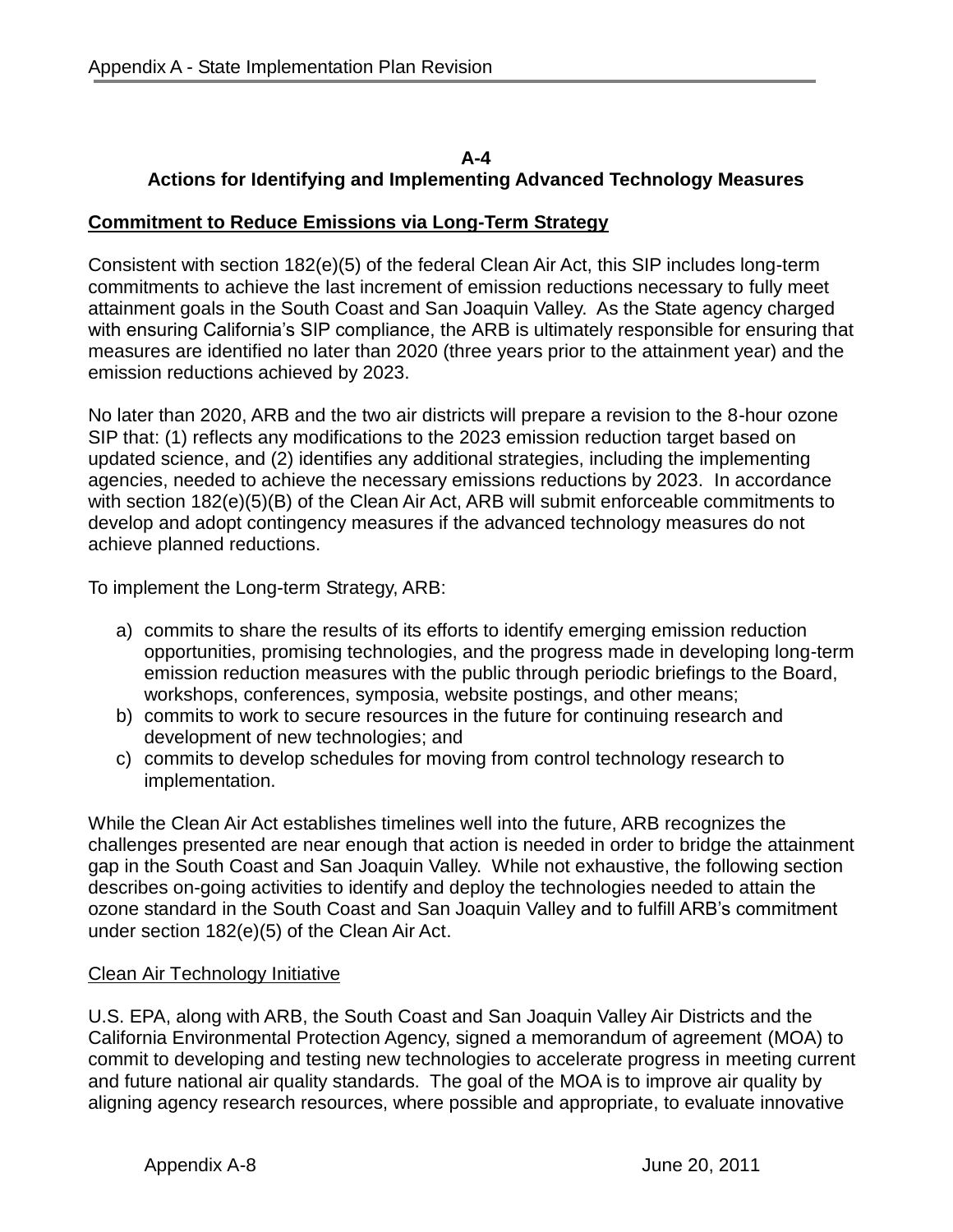technologies that have the potential to reduce emissions of pollutants and pollutant precursors, and to develop and assess new monitoring equipment that could improve the measurement of emissions from mobile and stationary sources of pollution.

As part of this agreement, the agencies intend to coordinate research efforts with other public and private stakeholders, including other federal departments and agencies and other State and local entities, in order to utilize the resources and capacities of a wide sector of government and the business community in projects to develop, demonstrate, and assess new technologies that can help achieve clean air goals.

A key element of the MOA was the creation of the Clean Air Technology Initiative, through which the partner agencies identify regionally important emission sources contributing to the region's attainment challenges. Both the South Coast and San Joaquin Valley Air Districts selected focus areas that are impacted by a mixture of mobile and stationary sources, especially sources representing major contributors to the SIP inventories and key air toxic exposures in the community. The partner agencies then coordinate actions to align local, State, and federal resources to accelerate the identification and implementation of advanced clean technologies. The technologies demonstrated are intended to achieve significant reductions for SIP purposes as well as reduce local air toxics exposure. Below is a brief description of the focus areas for the two regions.

### **South Coast Air Basin Focus Area**

The City of San Bernardino has a large intermodal railyard with the highest health risk of all railyards in Southern California. This city is also impacted by goods movement activities that originate at the ports and move east via trucks and trains through San Bernardino and out of the State, as well as triggering new warehouse and distribution projects in inland areas. In addition, there are more than 1,000 stationary sources in the area holding South Coast Air District permits, such as autobody and automotive repair shops; transportation facilities; concrete and aggregate operations; military installations; printing and coating operations; and manufacturing facilities.

#### **San Joaquin Valley Air Basin Focus Area**

The southern San Joaquin Valley focus area houses 1.2 million residents, and frequently exceeds health-based air standards when regional pollutants are trapped by surrounding mountains and atmospheric inversion layers. The focus area straddles Kern and Tulare counties, with mobile source emissions from the goods movement corridor of Highway 99 and Interstate 5, and stationary source emissions from a variety of energy production facilities, farms, and agricultural processing operations. The focus area includes the city of Bakersfield with the Valley's highest wintertime particulate matter concentrations, and the city of Arvin, with some of the Valley's highest 8-hour ozone concentrations in the summer.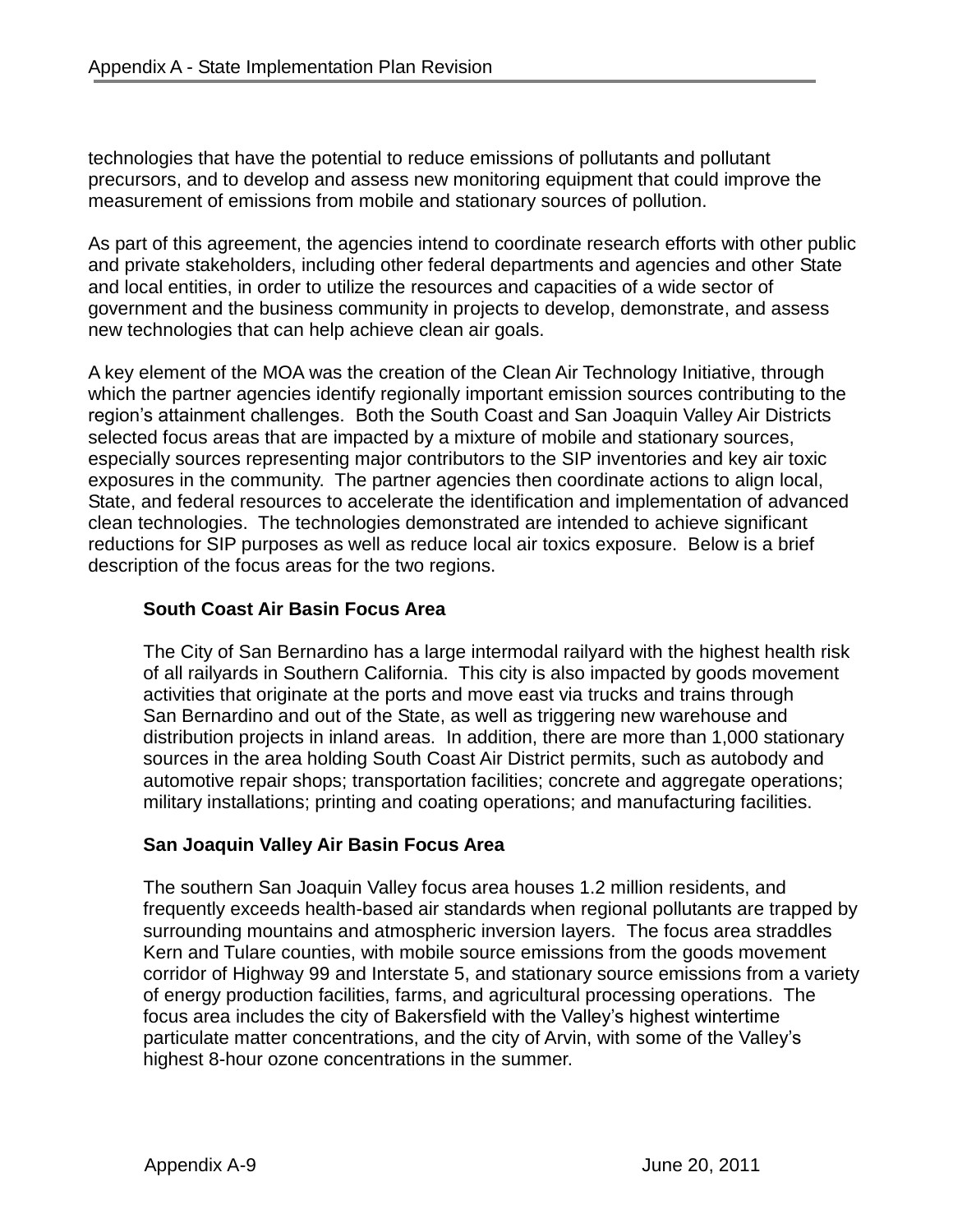# Co-Benefits of Climate Change Programs

California is committed to reducing the State's impacts on global climate change. California's major initiatives for reducing climate change or greenhouse gas (GHG) emissions are outlined in Assembly Bill 32 – the Global Warming Solutions Act of 2006 (AB 32). These efforts aim at reducing GHG emissions to 1990 levels by 2020 – a reduction of approximately 30 percent. Reducing emissions from combustion sources is at the core of California's program to meet the federal ozone standard and is also central to the AB 32 Scoping Plan for meeting the 2020 greenhouse gas emissions target. California's climate and criteria pollutant programs are complementary, and the AB 32 regulations ARB is adopting will provide emission reductions that will be incorporated into future air quality plans for ozone and fine particles.

# Air Quality Improvement Program (AQIP)

The *California Alternative and Renewable Fuel, Vehicle Technology, Clean Air, and Carbon Reduction Act of 2007* (Assembly Bill (AB) 118, Statutes of 2007, Chapter 750) creates the Air Quality Improvement Program (AQIP). This incentive program is administered by ARB to fund clean vehicle and equipment projects, research on biofuels production and the air quality impacts of alternative fuels, and workforce training. The AQIP expands California's portfolio of air quality incentives, providing the opportunity to fund projects that do not fit within the statutory framework of existing incentive programs such as the Carl Moyer Air Quality Standards Attainment Program (Carl Moyer Program), Goods Movement Emission Reduction Program, and Lower-Emission School Bus Program.

AQIP is ARB's only incentive program structured to allow for investments in technology advancing projects which also provide immediate emission reductions, and ARB is using AQIP funds for this purpose. AQIP investments support the deployment of hybrid-electric vehicles, zero-emission vehicles (ZEV), and other advanced technologies critical to meeting California's post-2020 SIP and climate change emission reduction goals. California must start placing these zero- and near-zero emission vehicles on its roadways today to achieve largescale emission reductions in future decades because of the time it takes for significant fleet turnover. The cornerstone of the AQIP for FY 2009-10 is the \$20.4 million Hybrid Truck and Bus Voucher Incentive Project (HVIP), aimed at accelerating California deployment of new hybrid medium- and heavy-duty vehicles. California's large funding commitment for hybrid truck technology not only provides emission benefits today, but is likely to enable heavy-duty hybrids to become commonplace in the near future, much the way hybrid cars have become commonplace in the light-duty sector. Hybrid technology for trucks is near a tipping point, and the State's investment over several years should help it become self-sustaining through production economies of scale.

AQIP is also funding vehicle purchaser incentives for other cleaner technologies – ZEV's and plug-in hybrid cars, electric lawnmowers, and demonstration projects for cleaner marine and locomotive engines. These projects are on track as well. In nearly all cases, demand for funding is meeting or exceeding ARB's expectations.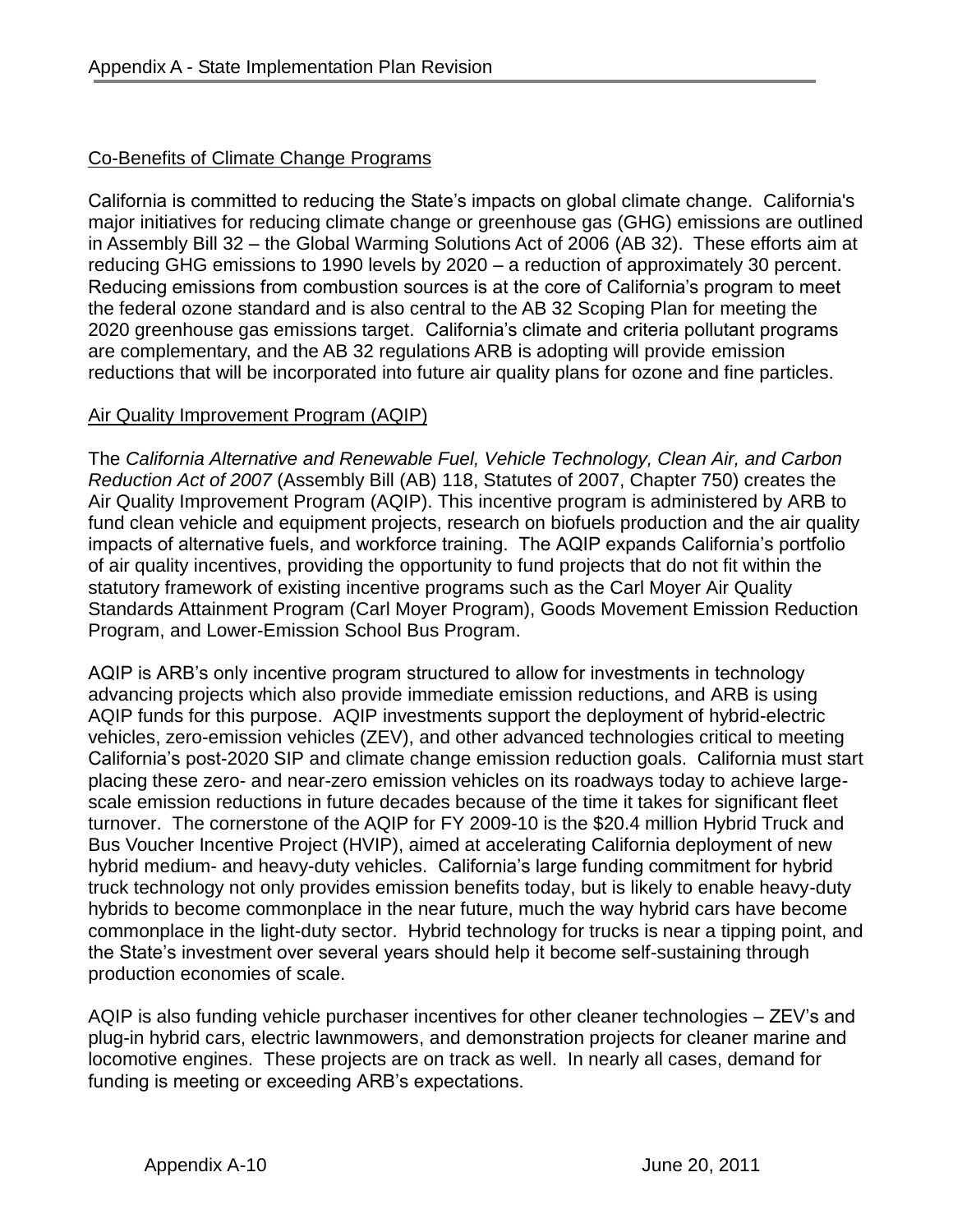#### Annual Research Program

Annually, ARB adopts a research plan intended to provide timely scientific and technical information that will help the Board and local air pollution control districts to most effectively implement air pollution control programs in California. Specifically, this plan supports ARB's mission to protect public health based on a strong scientific understanding of health effects and exposures; continue developing and implementing strategies to reduce GHG emissions and energy consumption; develop effective strategies to safeguard health and welfare against adverse impacts of ambient air pollution; and support development of technologies and nontechnological strategies that address multiple priorities related to air quality. The 2010/2011 research program identified 25 projects to receive more than \$6.5 million dollars in research funding. Cumulatively, California has granted nearly \$24 million dollars in research funds since the 2007 8-hour ozone SIPs were adopted.

#### South Coast and San Joaquin Valley Air District Efforts

#### **South Coast**

The South Coast Air District has been a leader in identifying and implementing strategies to improve air quality through the use of innovative strategies and advanced technologies. In order to meet the region's 2023 attainment goal, emissions of nitrogen oxides (NOx) will need to decline by an additional two-thirds by 2023. Achieving this goal will require a fundamental shift in business-as-usual to a clean-energy future. The South Coast Air District has identified a clean energy vision of the future that would guide the way as the region begins to recover from the economic recession that has affected the entire nation.

This vision would have local, State and federal government and business leaders focus on utilizing the cleanest, greenest technologies in their planned growth. In order to fully realize the vision, the region would need to change how people and freight are moved – using electrification and hybridization technologies to convert existing infrastructure to near-zero emissions. Land-use decisions would put people closer to their destinations and would empower people to choose energy efficient mass transit. Energy generation and use would be cleaner. Solar and fuel cell distributed generation would play a significant role in meeting the region's energy needs. Old inefficient power plants would be modernized with more efficient equipment. Building energy use would be improved and energy consumers would be given the tools needed to use energy more wisely.

# **San Joaquin Valley**

The San Joaquin Valley Air District is also pursuing innovative strategies to reduce ozone-forming emissions, through the local "Fast Track" strategy. The Fast Track strategy focuses on using innovative strategies to reduce emissions from sources that cannot be regulated or have already been well controlled at the local level. Key long